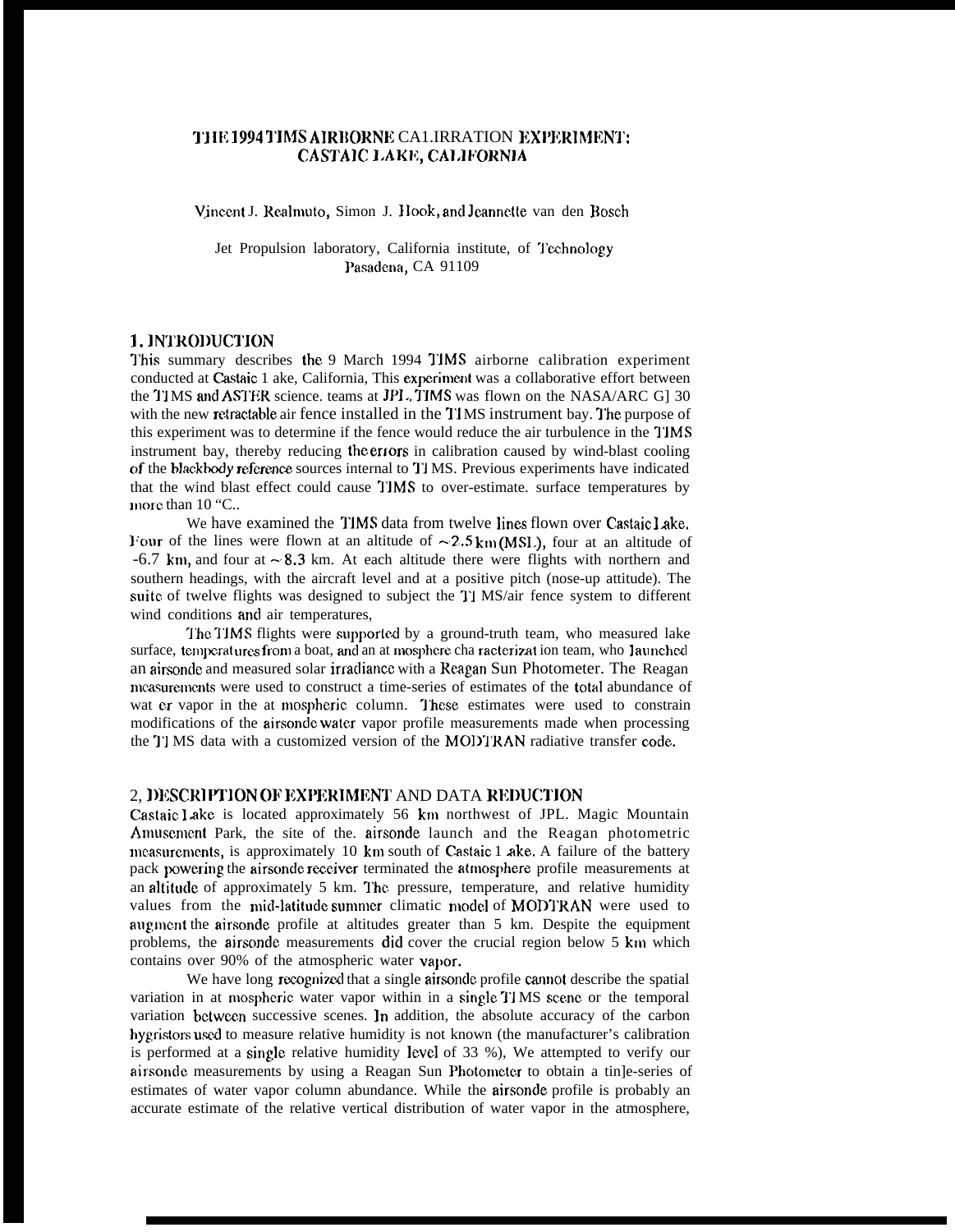the photometer measurements suggest that the airsonde over-estimated the total column abundance of water vapor.

To correctly process TIMS data, we must often modify the column abundance of water vapor in an airsonde (or radiosonde) profile prior to running the radiative transfer code. The constraint on this modification is to achieve an agreement between the temperature estimates in the six TIMS channels over an extended water target, which we assume to have a flat emissivity spectrum (emissivity equal to 1.0 in each TIMS channel) and uniform surface temperature distribution. If our assumptions are correct, then we can attribute disagreements between the channel temperature estimates to atmospheric effects and modify the profile accordingly. Our photometer measurements of water vapor column abundance were used to further constrain the modification of the airsonde profile to process the data from each of the TIMS flights.

Prior to processing the TIMS data, MODTRAN was run with the airsonde profile to determine apparent total (surface to 9 km altitude) column abundance of water vapor. To process the data from each flight, MODTRAN was run with the airsonde profile to determine the apparent amount of water vapor between TIMS and the lake surface. 'J'his quantity was divided by the apparent total column abundance to determine the fraction of the total between TIMS and the lake surface. This fraction was used to scale the corresponding Reagan total column water vapor measurement. MODTRAN was them run a second time, with a scaling factor applied to the airsonde profile. to bring the water vapor column abundance reported by MODTRAN into agreement with the scaled Reagan measurement, 'J'his processing strategy allowed us to accommodate temporal variations in the total water vapor content of the atmosphere, but we did not accommodate temporal or spatial variations in the vertical or horizontal distribution of water vapor. We used the mid-latitude summer ozone profile packaged with MODTRAN to process the TIMS data.

#### 3. DISCUSSION OF RESULTS

'J'he ground-truth team collected 49 measurements of lake surface temperatures, using two infrared radiant thermometers and a single boat. This sample of lake surface temperatures has a mean of 14.6 °C and a standard deviation of 0.3 °C.

### 3.1, Surface Temperatures Acquired from an Altitude of 2.5 km

Figure 1 is a plot of the one standard deviation spread in the ground-truth temperature measurements (broken lines) and TIMS temperature estimates from an altitude of 2,5 km (solid lines). The TIMS temperature estimates were derived from  $145$  X  $145$  pixel subareas of the four Castaic I ake scenes. The TI MS precision envelope encloses the mean estimates plus or minus the corresponding standard deviations from all four flight The T MS temperature estimates in all six channels agree with the ground truth, lines. within the level of precision of the measurements. It is interesting to note that the TIMS temperature estimates acquired from 2.5 km have larger standard deviations than those acquired from the higher altitudes. This phenomena is in part due to variations in the surface temperature of Castaic Lake resulting from wave action and boat traffic.

### 3.2. Surface Temperatures Acquired from an Altitude of 6.7 km

Figure 2 compares the precision of the temperatures acquired from the four  $6.7$  km flights and the ground-truth temperat ure measurements. The TI MS temperature estimates were derived from subareas of 55 X 55, 65 X 65, and 85 X 85 pixel subareas. As in Figure 1, the envelopes enclose one standard deviation of the variation in measurements. The TIMS temperat ure estimates in all six channels agree with the ground-truth within the precision level of the measurements.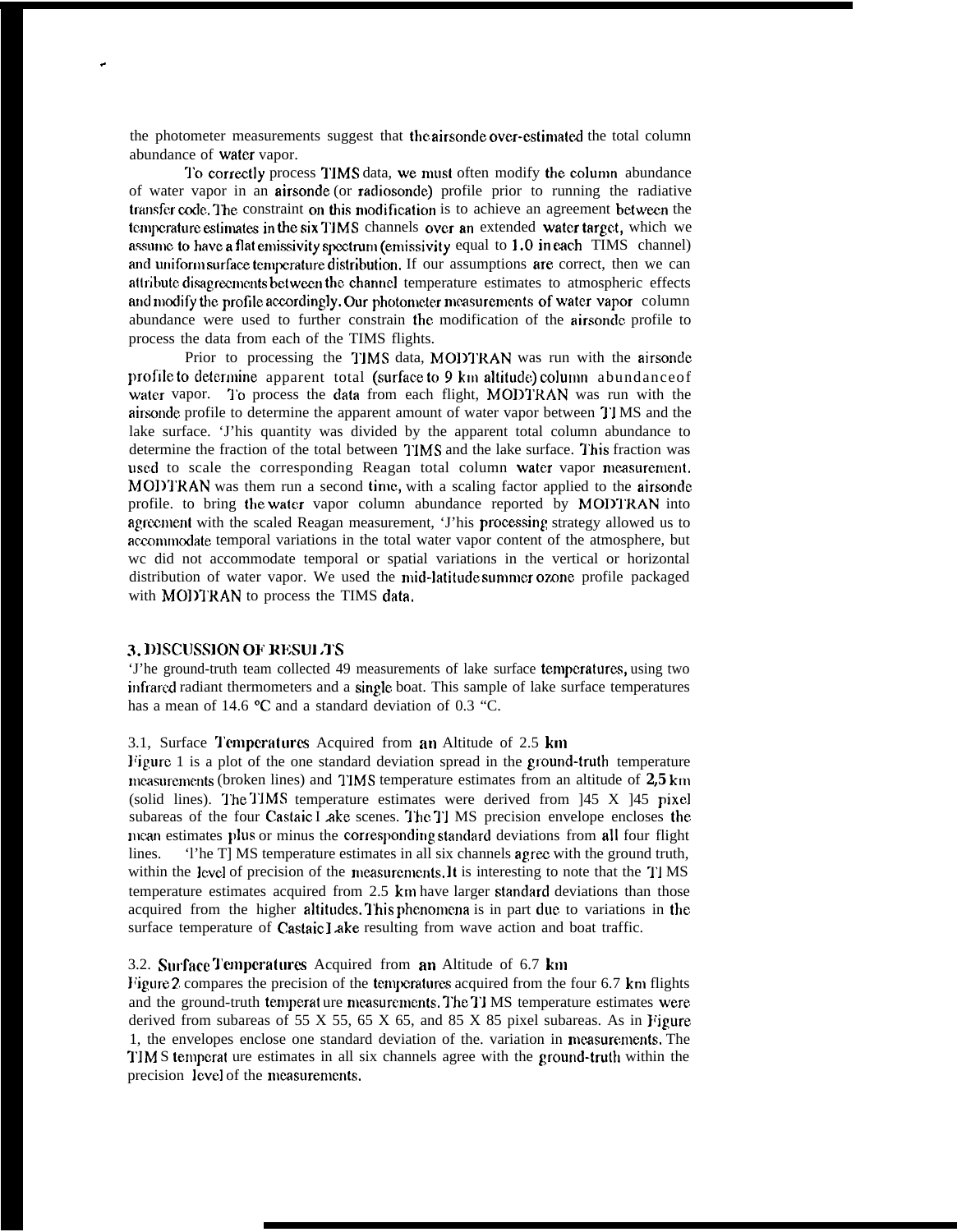### 3.3. Surface Temperatures Acquired from an Altitude of 8.2. km

Figure 9 compares the precision of the temperatures acquired from the four 8.2 km flights and the ground-truth temperature measurements at the level of one standard deviation. 'l'he temperature estimates for all of the flights are the mean values of 45 X 45 pixel subareas. The TIMS temperature estimates in Channels 2, 3, 4, and 6 agree with the ground-truth within the precision level of the measurements. The disagreement in Channel 1 is most likely due to the combined effects of errors in estimates of water vapor abundance and wind-blast cooling of the TJMS blackbody references. The disagreement in Channel 5 is most likely due to the cooling effect.

### 4. CONCLUSIONS

'J'he general progression in surface temperature estimates with flight altitude suggest that them is some remaining wind-blast cooling of the '1'1 MS blackbody references when the air fence is deployed, Over-estimation of the water vapor abundance of the atmosphere can likewise cause the temperature estimates to increase with increasing altitude. The apparent increases in ground temperature between the lowest temperatures acquired from 2.5 km and the highest temperatures acquired from 8.3 km are less than 1.5  $\textdegree$ C in Channels 2 through 6, For Channel 1, which is most strongly affected by water band absorption, this increase is 2..5 "C. Refinements in our assessment of the accuracy of 'J'I MS will fcdlow irnprovenmrts in our calibration cxpcrirnent procedure; wc must make efforts to improve our ability to characterize both the at mosphere and our ground targets.

Based on the 9 March 1994 experiment, wc conclude that the C-130 air fence. has greatly reduced the TJMS calibration problem by reducing the wind turbulence in the TIM S instrument bay. Given supporting airsonde (or radiosonde) launches and solar photometry, together with favorable weather conditions, investigators should be able to recover ground temperature estimates with an absolute accuracy of 2.0 "C This conservative accuracy range, based largely on the rcxults for Channel 1, accommodates (1) remaining wind-blast cooling of the TIMS blackbody references, (2) inaccuracies in our characterization of the atmosphere, and (3) variations in the surface temperature of Castaic 1 ake due to boat traffic and wave action.